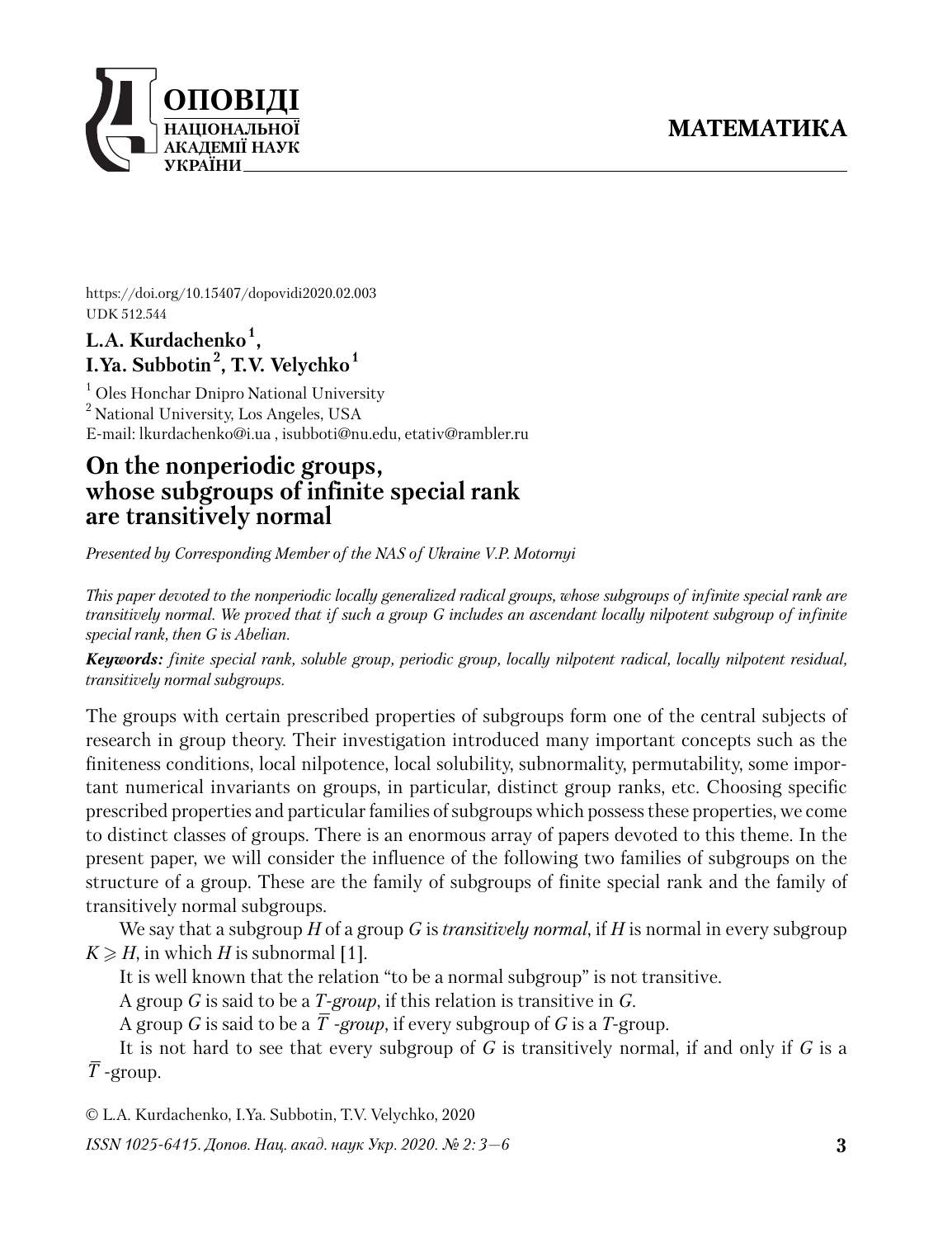A group *G* is said to be a group of *a finite special rank* r, if every finitely generated subgroup of *G* can be generated by at most r elements, and there exists a finitely generated subgroup *H*, which has exactly *r* generators [2]. The theory of groups of finite special rank is one of the best developed parts of group theory (see, e.g., surveys [3-5] and book [6]). In [7], M.R. Dixon, M.J. Evans, and H. Smith initiated the investigation of the groups, whose subgroups of infinite special rank have some fixed property *P*. This research has been prolonged by many authors for distinct natural properties *P* (see, e.g., survey [5]). In [8], the study of the groups, whose subgroups of infinite special rank are transitively normal was initiated. More precisely, the structure of periodic soluble groups with this property has been described there. In the current paper, we begin to study of the nonperiodic groups, whose subgroups of infinite special rank are transitively normal. The main result of this paper is the following

**Theorem.** Let G be a nonperiodic locally generalized radical group, whose subgroups of infinite special rank are transitively normal. If G includes an ascendant locally nilpotent subgroup of infinite special rank, then G is Abelian.

**Corollary 1.** *Let G be a nonperiodic locally generalized radical group, whose subgroups of infinite special rank are transitively normal. If G includes an ascendant Abelian subgroup of infinite special rank, then G is Abelian*.

We derive the corollaries of this theorem for some types of subgroups that are transitively normal.

Recall that a subgroup  $H$  is said to be *contranormal* in a group  $G$ , if its normal closure  $H^G$ coincides with *G*.

A subgroup *H* of a group *G* is said to be *polynormal* in a group *G*, if, for each subgroup *S* including *H*, the subgroup *H* is contranormal in  $H^S$  [9].

It is not hard to see that every polynormal subgroup is transitively normal; so, we can obtain **Corollary 2.** *Let G be a nonperiodic locally generalized radical group, whose subgroups of infinite special rank are polynormal. If G includes an ascendant locally nilpotent subgroup of infinite special rank, then G is Abelian*.

A subgroup *H* is said to be *paranormal* in a group *G*, if *H* is contranormal in the subgroup  $\langle H$ ,  $H^{\mathcal{B}}$   $\rangle$  for all elements  $g$  of a group  $G$  [9].

Every paranormal subgroup of *G* is polynormal in *G* [9]; so we obtain

**Corollary 3.** *Let G be a nonperiodic locally generalized radical group, whose subgroups of infinite special rank are paranormal. If G includes an ascendant locally nilpotent subgroup of infinite special rank, then G is Abelian*.

A subgroup *H* of a group *G* is called *weakly normal* in *G*, if the inclusion  $H^g \le N_G(H)$  always  ${\rm implies } g ∈ N_G(H)$  [10]  $\leqslant NG(H)$ .

We note that every weakly normal subgroup is transitively normal; so we obtain

**Corollary 4.** *Let G be a nonperiodic locally generalized radical group, whose subgroups of in finite special rank are weakly normal. If G includes an ascendant locally nilpotent subgroup of infinite special rank, then G is Abelian*.

A subgroup *H* of a group *G* is called *weakly pronormal* in *G*, if the subgroups *H* and  $H^g$  are conjugate in  $H^{\leq g>}$  for each element *g* of the group *G* [9].

We say that a subgroup *H* of a group *G* has the *Frattini property*, if, for every subgroups *K*, *L* such that  $H \leqslant K$  and  $K$  is normal in  $L$ , we have  $L = N_{\text{L}}(K)K$ .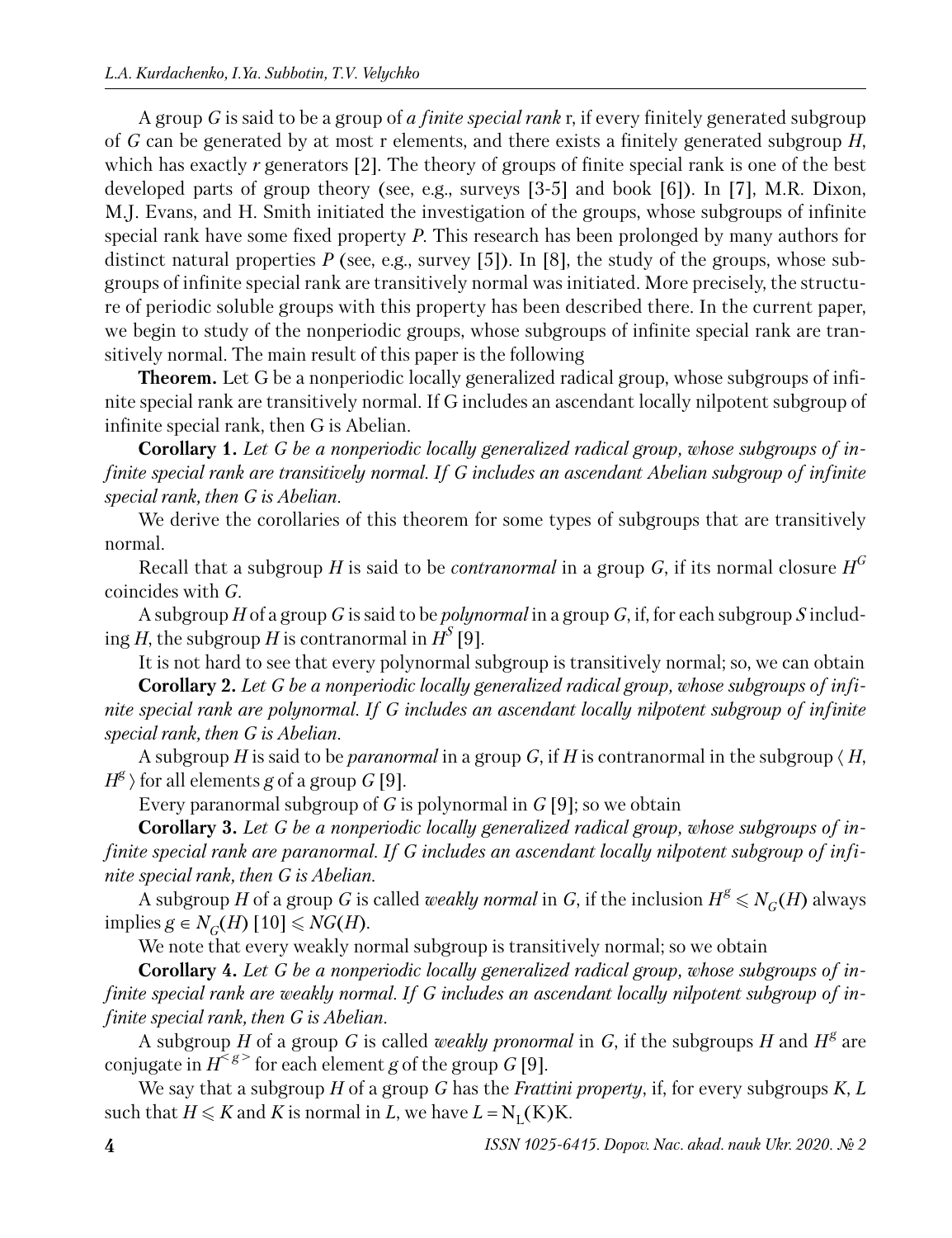We note that a subgroup *H* is weakly pronormal on *G*, if and only if *H* has the Frattini property [9]. Clearly, every subgroup having the Frattini property is transitively normal; so we obtain

**Corollary 5.** *Let G be a nonperiodic locally generalized radical group, whose subgroups of infinite special rank are weakly pronormal. If G includes an ascendant locally nilpotent subgroup of infinite special rank, then G is Abelian*.

A subgroup *H* of a group *G* is called *pronormal* in *G*, if the subgroups *H* and  $H^g$  are conjugate in  $\langle H, H^g \rangle$  for each element *g* of the group *G*. Clearly, every pronormal subgroup is transitively normal; so we obtain

**Corollary 6.** *Let G be a nonperiodic locally generalized radical group, whose subgroups of infinite special rank are pronormal. If G includes an ascendant locally nilpotent subgroup of infinite special rank, then G is Abelian*.

## REFERENCES

- 1. Kurdachenko, L. A. & Subbotin, I. Ya. (2006). Transitivity of normality and pronormal subgroups. In Combinatorial group theory, discrete groups, and number theory. Contemporary Mathematics, Vol. 421 (pp. 201- 212). Providence, RI: Amer. Math. Soc.
- 2. Maltsev, A. I. (1948). On groups of finite rank. Mat. Sbornik 22, pp. 351-352 (in Russian).
- 3. Dixon, M. R., Kurdachenko, L. A. & Subbotin, I. Ya. (2007). On various rank conditions in infinite groups. Algebra Discrete Math., No. 4, pp. 23-43.
- 4. Dixon, M. R. (2008). Certain rank conditions on groups. Noti di Matematica, 2, pp. 151-175.
- 5. Dixon, M. R., Kurdachenko, L. A., Pypka, A. A. & Subbotin, I. Ya. (2016). Groups satisfying certain rank conditions. Algebra Discrete Math., 22, No. 2, pp. 184-200.
- 6. Dixon, M. R., Kurdachenko, L. A. & Subbotin, I. Ya. (2017). Rank of groups: the tools, characteristic and restrictions. Wiley.
- 7. Dixon, M. R., Evans, M. J. & Smith, H. (1997). Locally (soluble-by-finite) groups with all proper insoluble subgroups of finite rank. Arch. Math. (Basel), 68, pp. 100-109.
- 8. Semko, N. N. & Velychko, T. V. (2017). On the groups whose subgroups of infinite special rank are transitively normal. Algebra Discrete Math., 24, No. 1, pp. 34-45.
- 9. Ba, M. S. & Borevich, Z. I. (1988). On arrangement of intermediate subgroups. In: Rings and linear groups (pp. 14-41). Krasnodar: Kubanskij Univ. (in Russian).
- 10. Müller, K. H. (1966). Schwachnormale Untergruppen: Eine gemeinsame Verallgemeinerung der normalen und normalisatorgleichen Untergruppen. Rend. Semin. Mat. Univ. Padova, No. 1, 36, pp. 129-157.

Received 04.04.2019

## *Л.A. Kурдаченко* <sup>1</sup> *,*

#### *I.Я. Субботін* <sup>2</sup> *, Т.В. Величко* <sup>1</sup>

 $^{\rm 1}$  Дніпровський національний університет ім. Олеся Гончара

2 Національний університет, Лос-Анджелес, США

E-mail: lkurdachenko@i.ua , isubboti@nu.edu, etativ@rambler.ru

#### НЕПЕРІОДИЧНІ ГРУПИ, В ЯКИХ ПІДГРУПИ НЕСКІНЧЕННОГО СПЕЦІАЛЬНОГО РАНГУ Є ТРАНЗИТИВНО НОРМАЛЬНИМИ

Досліджено неперіодичні локально узагальнені радикальні групи, в яких підгрупи нескінченного спеціального рангу є транзитивно нормальними. Доведено, що якщо така група *G* містить у собі висхідну локально нільпотентну підгрупу нескінченного спеціального рангу, то *G* абелева.

*Ключові слова: нескінченний спеціальний ранг, розв'язна група, періодична група, локально нільпотентний радикал, локально нільпотентний резидуал, транзитивно нормальні підгрупи.*

*ISSN 1025-6415. Допов. Нац. акад. наук Укр. 2020. № 2* **5**